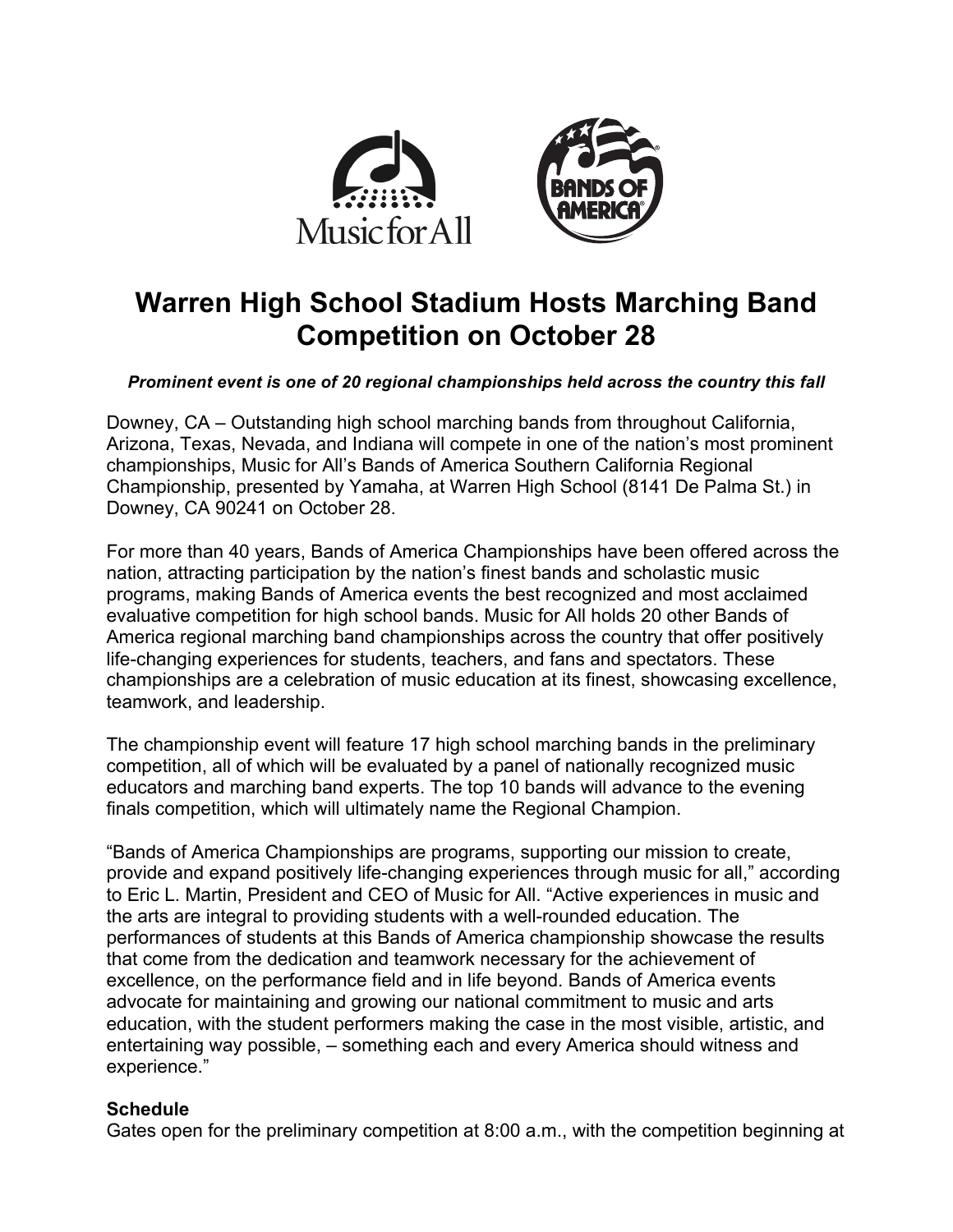9:30 a.m. and will conclude at approximately 3:00 p.m. Gates will open for the finals at 5:30 p.m. with performances beginning at 6:30 p.m. All times are tentative pending the final schedule of performing bands. Current times will be listed at musicforall.org.

## **Ticket Information**

Ticketing and schedule information is available online at musicforall.org or by calling 800.848.2263. Tickets will also be available at the gate. Standard general admission is \$15 for Preliminaries or Finals, or \$23 for a Day Pass to both. Children ages 10 and under are free for general admission seats. A \$5 off any general admission ticket (individual preliminaries, finals or full day passes) discount will be available at the gate for college students with an ID, spectators 11-18 years of age, military members and spouses (military ID required), and spectators age 62 and over.

## **About Music for All**

Since 1975, Music for All, through its Music for All, Bands of America, Orchestra America, and choir programs, has been a destination and set the standard for scholastic music ensemble performance and music education advocacy. As a 501(c)(3) nonprofit educational organization, Music for All's mission is to create, provide, and expand positively life-changing experiences through music for all. Music for All's vision is to be a catalyst to ensure that every child in America has access and opportunity for active music making in his or her scholastic environment. Music for All's programs include 30+ annual events, including the Bands of America Grand National Championships and Regional Championships for marching bands, the Music for All Summer Symposium camp for students and teachers, the Music for All National Festival and Affiliate Regional Music Festivals for concert bands, orchestras, choirs, chamber ensembles, percussion ensembles, and the national honor concert band, jazz band, orchestra, and the Bands of America Honor Band that will march for the fifth time in the Rose Parade® in 2021.

### **Sponsor Information**

Music for All efforts are supported through sponsorships, including current partnerships with National Presenting Sponsor: Yamaha Corporation of America; Official Uniform Sponsor: Fred J. Miller, Inc.; Official Student Travel Partner: Music Travel Consultants; Official Performance Equipment Sponsor: Wenger Corporation; Corporate Sponsors: Ball State University, United States Marine Drum & Bugle Corps, Zildjian and Vic Firth Company, Visit Indy and the City of Indianapolis, and Strategic Advocacy Partner: NAMM; Associate Sponsors: Delivra, Vandoren, Director's Showcase International, REMO, Tresona Multimedia, and Woodwind & Brasswind; and Grand National Semi-Finals Sponsor J.W. Pepper & Son, Inc. Music for All is also supported by the Indiana Arts Commission, Arts Council of Indianapolis, the Ball Brothers Foundation, Lilly Endowment Inc, George and Frances Ball Foundation, Allen Whitehill Clowes Charitable Foundation, Nicholas H. Noyes, Jr. Memorial Foundation, Inc., and Arthur Jordan Foundation.

# # #

**\*\*FOR IMMEDIATE RELEASE\*\***

**MEDIA CONTACT:** Lucy Wotell Marketing Coordinator